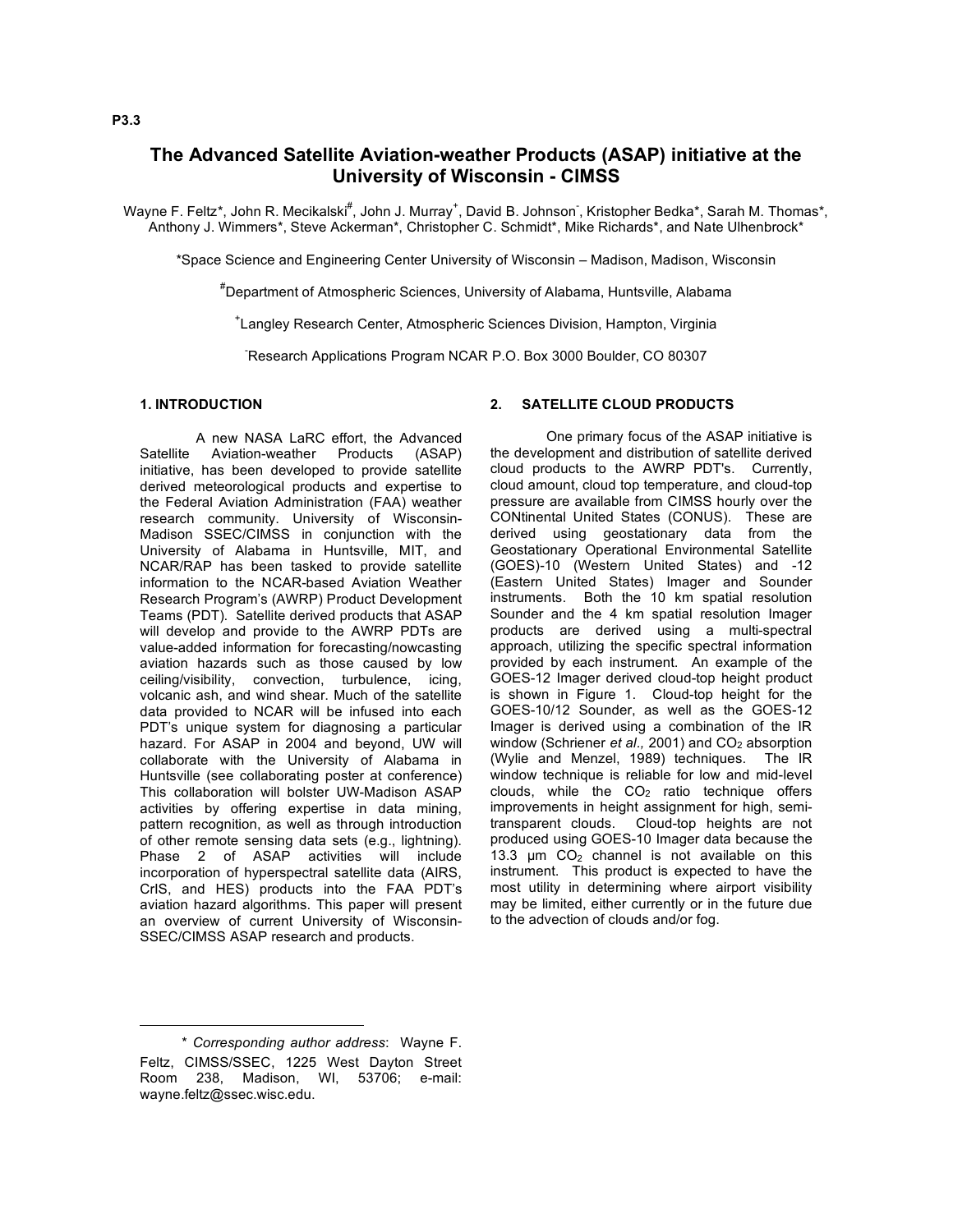

**Figure 1: Sample image of cloud top pressure, derived using GOES-12 Imager data.**

Validation studies have been performed using the ASAP CONUS cloud products. Specifically, the GOES-12 Imager and Sounder cloud top heights were compared to Cloud Physics Lidar (CPL) measurements from the Atlantic-THORPEX Regional Campaign (ATReC). This experiment was conducted in the winter of 2003 from Bangor, ME, and the CPL flew aboard the NASA ER-2 aircraft. Figure 2 shows the GOES-12 Imager (top- red) and GOES-12 Sounder (bottomblue), as well as CPL (black) cloud-top heights from Dec. 05, 2003. The Imager heights show better agreement with the CPL than the Sounder heights due to the increased spatial resolution of the Imager. The best agreement for both satellite instruments is for mid-level clouds, while both the Sounder and Imager underestimate the CPL cloudtop height both for semi-transparent high clouds, and warm low-level clouds. Further validation for this product is an ongoing effort at CIMSS.



**Figure 2: GOES-12 Imager (red) and Sounder (blue) cloud top height with CPL (black) cloud top height from the ATReC experiment.**

In addition to the CONUS cloud products, cloud amount and cloud-top pressure are also available globally, and are derived using data from a suite of meteorological satellite instruments including GOES, MODIS, AVHRR, METEOSAT, and GMS. High temporal resolution geostationary data are used in the tropics and mid-latitudes, while the polar-orbiting AVHRR and MODIS are used to complete coverage over the polar regions. An example of the global cloud product cloud-top height is shown in Figure 3. This product uses a single wavelength (~11 µm) to determine cloud/nocloud classifications globally. This technique is particularly useful for sensing clouds at high and mid-levels, however, sometimes miss low clouds and fog. Cloud top height is determined by comparing the ~11 µm brightness temperature  $(T_B)$ to a NWP model temperature profile. These data are expected to have the greatest utility over oceanic regions, where the lack of ground-based data is prohibitive to aviation forecasting.



10.4 20.7 31.1 41.5<br>Cloud Top Height (1000 ft)  $0.0$ 51.8

**Figure 3: Sample image of cloud top height from the ASAP global cloud product.**

### **3. CONVECTIVE PRODUCTS**

Hazards related to thunderstorms (lightning, hail, strong winds and wind shear) cost the aviation industry many millions of dollars annually in lost time, fuel and efficiency through delayed, cancelled and rerouted flights, as well as accidents (Mecikalski et al. 2002; Murray 2002). Therefore, increased skill in forecasting thunderstorm initiation and evolution would be very beneficial to aviation interests.

Several products have been developed as part of the ASAP initiative to aid in the diagnosis and forecasting of convection-related aviation hazards. A classification algorithm has been developed to help identify several types of convectively-induced cloud features. This product is based upon a region growing (clustering) technique utilizing GOES visible (VIS) and multispectral IR data. GOES pixels are clustered based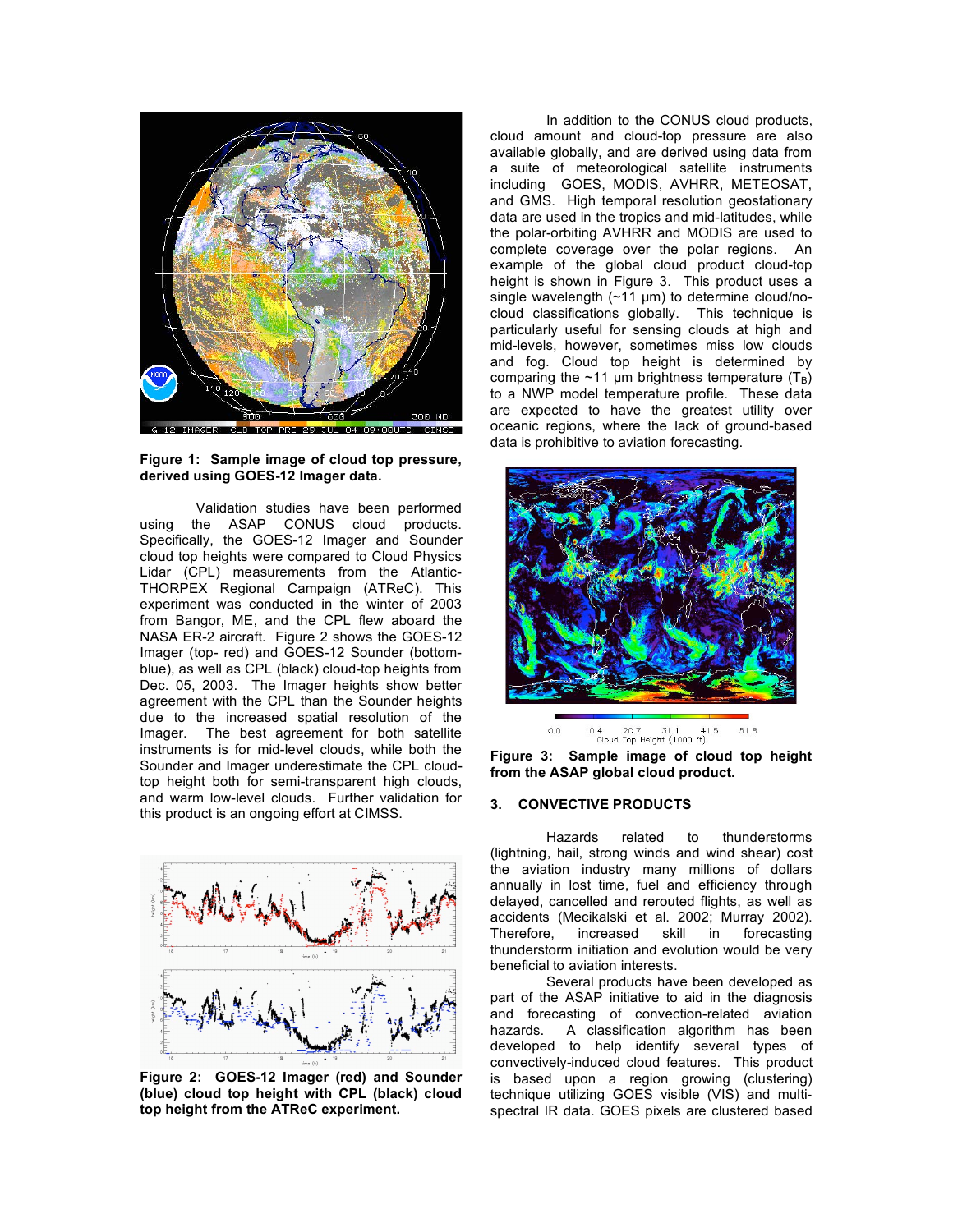upon statistical similarity. This classification system is produced at the 1 km GOES VIS resolution and currently identifies 5 types of convectively-induced clouds: 1) small, low-level cumulus, 2) mid-level cumulus, 3) mature cumulus clouds with depths extending through the entire troposphere, 4) thick anvil ice clouds, and 5) thin anvil and cirrus clouds. This product can be produced over both land and oceanic regions to identify potential locations of convectively-induced turbulence (CIT). This product also represents the foundation for a convective storm initiation (CI) nowcast product, for which only cumulus cloud pixels are processed, thereby reducing processing requirements and allowing for CI nowcasting over large geographical regions. An example of the convective cloud mask is shown in figure 4 for the May 4, 2003 convective storm case.



**Figure 4: (top) 1 km resolution GOES-12 visible imagery at 2000 UTC on 4 May 2003. (bottom) The convective cloud classification, where blue is small low-level cumulus and thin water cloud, cyan is mid-level cumulus, red is mature cumulus, magenta is thick anvil ice cloud, and pink is thin anvil ice cloud.**

Cloud-top trend estimates for moving cumulus represent the primary interest field within the CI nowcast algorithm. Roberts and Rutledge (2003) show that the occurrence of sub-freezing 10.7  $\mu$ m T<sub>B</sub>'s coupled with cooling rates of 8°C/15 mins provide up to 30 mins advance notice of CI (i.e. the first detection of 35 DBz reflectivity by WSR-88D). Cloud-top cooling trends are calculated here through the use of satellite–derived atmospheric motion vectors (AMVs) produced by the UW-CIMSS algorithm (Velden et al. 1997, 1998). Figure 5 shows an example of AMVs calculated from a 3-image sequence of GOES-12 data. The UW-CIMSS algorithm was adjusted for this study to capture flow from both the synopticand meso-scale. AMVs within the bottom panel are associated with immature cumulus, whereas AMVs in the middle and top panels are associated with developing cumulus and mature convection, respectively. A Barnes (1964) scheme was used here to provide a complete objective analysis of the AMV field for cumulus pixels where the UW-CIMSS algorithm could not determine an AMV. A complete description of this technique can be found in Bedka and Mecikalski (2004)



**Figure 5: (top) The satellite-derived AMV field (in knots) within the 40-10 kPa layer. Only 20% of the winds are shown for clarity. (middle) Same as (top) but for the 70-40 kPa layer. (bottom) Same as (top) and (middle), but for the 100-70 kPa layer.**

Through knowledge of the current AMV speed and direction, the past location of a cumulus cloud pixel can be found and cloud-top trends can be determined. The top panel of figure 6 shows an example of the 30 min 10.7 µm cumulus cloud-top cooling rates for the May  $4<sup>th</sup>$  case. Vigorous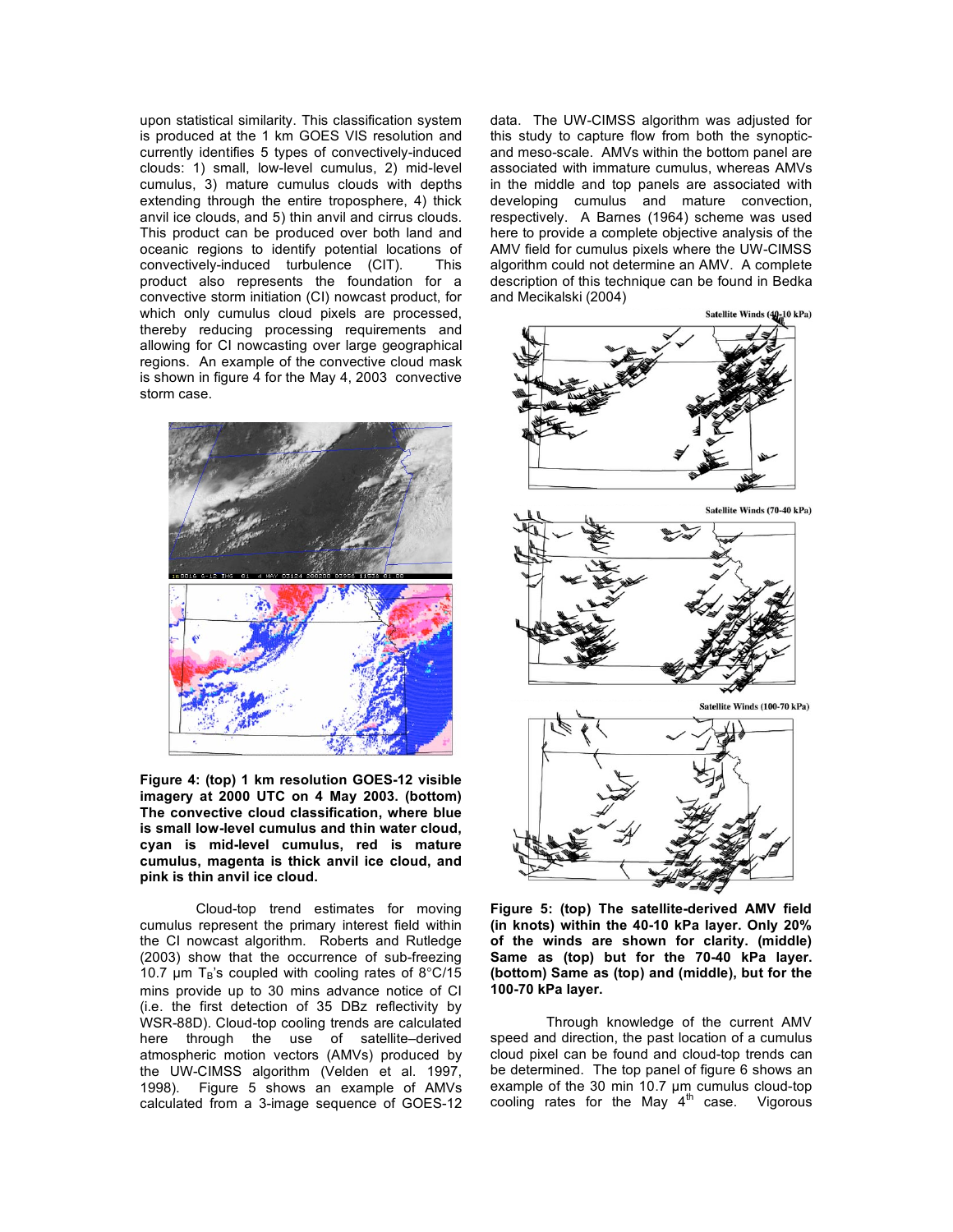cumulus growth is occurring in both eastern and western Kansas, indicating that these clouds could be associated with intense CIT.

Cloud-top cooling information can be combined with several other IR-based CI interest fields to produce a CI nowcast. The bottom panel of figure 6 (bottom) shows an example of the CI nowcast product. Pixels highlighted in red meet 7 of 8 CI interest field criteria and represent cumulus for which CI should occur up to 45 mins in the future. This product can be used in flight planning to effectively direct aircraft away from locations of developing thunderstorms. A full description of this algorithm can be found in Mecikalski and Bedka (2004).



**Figure 6: (top) 30-min cloud-top cooling rates for moving cumulus clouds using the AMVs shown in Figure 5. (bottom) The CI nowcast product. Pixels highlighted in red are cumulus where CI should occur 0-45 mins in the future.**

#### **4. SATELLITE TURBULENCE SIGNATURES**

Turbulence presents a significant aviation hazard and can be caused by several sources. Convection, orography, and upper tropospheric instability on the synoptic-scale can all lead to significant turbulence episodes in both cloudy and "clear-air" conditions. Analysis of IR satellite data in spectral, temporal, and spatial domains is being conducted under the ASAP initiative to provide insight to possible satellite identification of turbulent regions in the atmosphere. The approach is to provide the FAA Turbulence PDT's with fields of "interest" from satellite pattern recognition and water vapor/ozone gradients.

Examples of satellite derived turbulence interest fields include a GOES water vapor gradient field which corrects for satellite viewing angle and temperature to provide a specific humidity product (Wimmers and Moody 2001, 2004), where gradients are closely correlated to tropopause folding. Figure 7 shows estimated regions of tropopause folding (grey areas), which are often associated with clear air turbulence. More information about this product can be found at:

http://cimss.ssec.wisc.edu/asap/science



**Figure 7: An example of possible regions of tropospheric folding determined through using a corrected GOES derived specific humidity field. Reports of aviation turbulence are plotted on the figure.**

Another satellite-based technique is to identify and characterize regions of moderate and severe clear-air (e.g., mountain waves), and cloudinduced turbulence (e.g., thunderstorms), as detectible in GOES, and especially MODIS IR data using pattern recognition techniques. The University of Alabama-Huntsville has developed a spatial filtering methodology to identify wave structures in satellite imagery. This technique is being applied to MODIS and GOES data to provide areas of focus for possible turbulence over and downstream from mountainous regions. An example of waves existing in MODIS water vapor imagery is shown in Figure 8.

Future studies include using high vertical and spatial resolution numerical weather prediction model output containing turbulence to simulate what would be observed by future hyperspectral resolution sensors to determine if turbulence can be directly sensed with advanced high spectral resolution IR instrumentation (CrIS, IASI, HES, etc).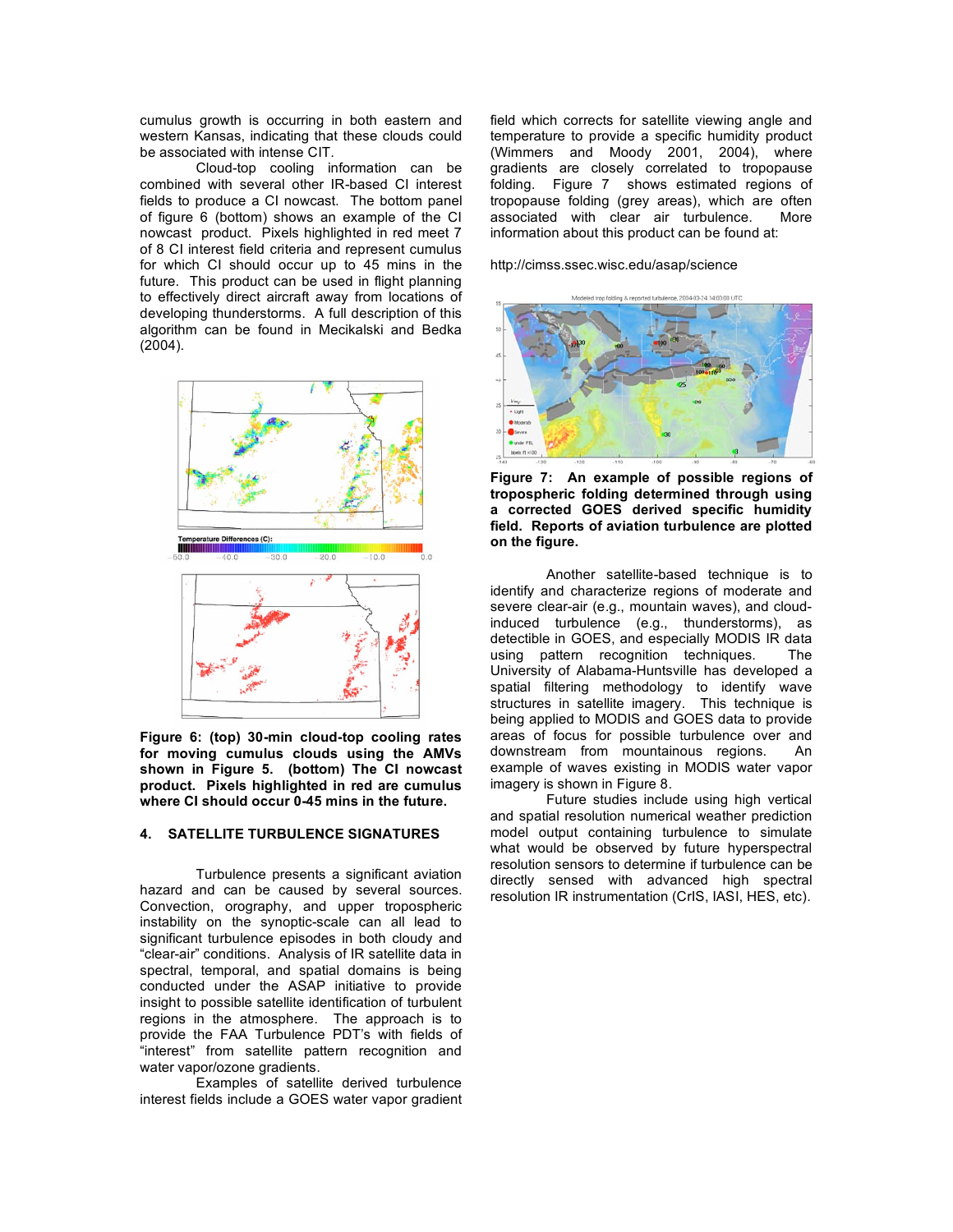

**Figure 8: An example of mountain waves visible in the Terra MODIS water vapor imagery (6.7 um) but not "detected" in the visible imagery from 07 February 2004.**

# **5. VOLCANIC ASH DETECTION**

Volcanic ash has caused several nearly catastrophic commercial airline engine failures and windshield scoring incidents. Tracking post eruption ash plumes location and altitude until the cloud disperses is critical to aviation safety and economics. Geostationary satellite (GOES) sounder and imager instrumentation offers relatively good temporal resolution for the monitoring of airborne ash resulting from volcanic eruptions. While geostationary platforms provide better temporal resolution, their large fields of view and limited global coverage over volcanically active regions act as disadvantages for the tracking of volcanic ash in the atmosphere. In contrast, polar orbiting satellites (AVHRR, MODIS, GLI, and AIRS) provide high spatial resolution and better global coverage but, in general, poor temporal sampling. At any given time there are several polar orbiting satellites, each capable of detecting volcanic ash with fairly frequent time intervals at upper latitudes. This ongoing study focuses on determining how best to optimize satellite platform and IR channel selection from various IR instruments in both LEO and GEO orbits in an effort to better monitor volcanic ash (both horizontal and vertical extent) in the atmosphere.



**Figure 9: Japanese Global Imager data 11 – 12 um difference scene indicating the presence of volcanic ash. The 7.3 and 8.5 um differences provide a way to discriminate between volcanic ash, meteorological cloud and clear sky.**

The methodology used in this research to detect the presence of volcanic ash plumes<br>consisted of utilizing measurements from consisted of utilizing instruments onboard several polar orbiting<br>satellites. These instruments include MODIS These instruments include MODIS (Terra), AVHRR (NOAA 15, 16 and 17) and GLI (ADEOS-II). The ash detection method used is based on knowledge of spectral signatures resulting from the presence of suspended particulates. These particulates produce spectral signatures caused by differential scattering, absorption and/or emission of IR radiation by the plume constituents. The spectral signatures from the ash cloud are driven by the microphysical properties and index of refraction of the aerosols. Spectral measurements near the 11 and 12  $\mu$ m channels have been successful at detecting these volcanic ash aerosols.